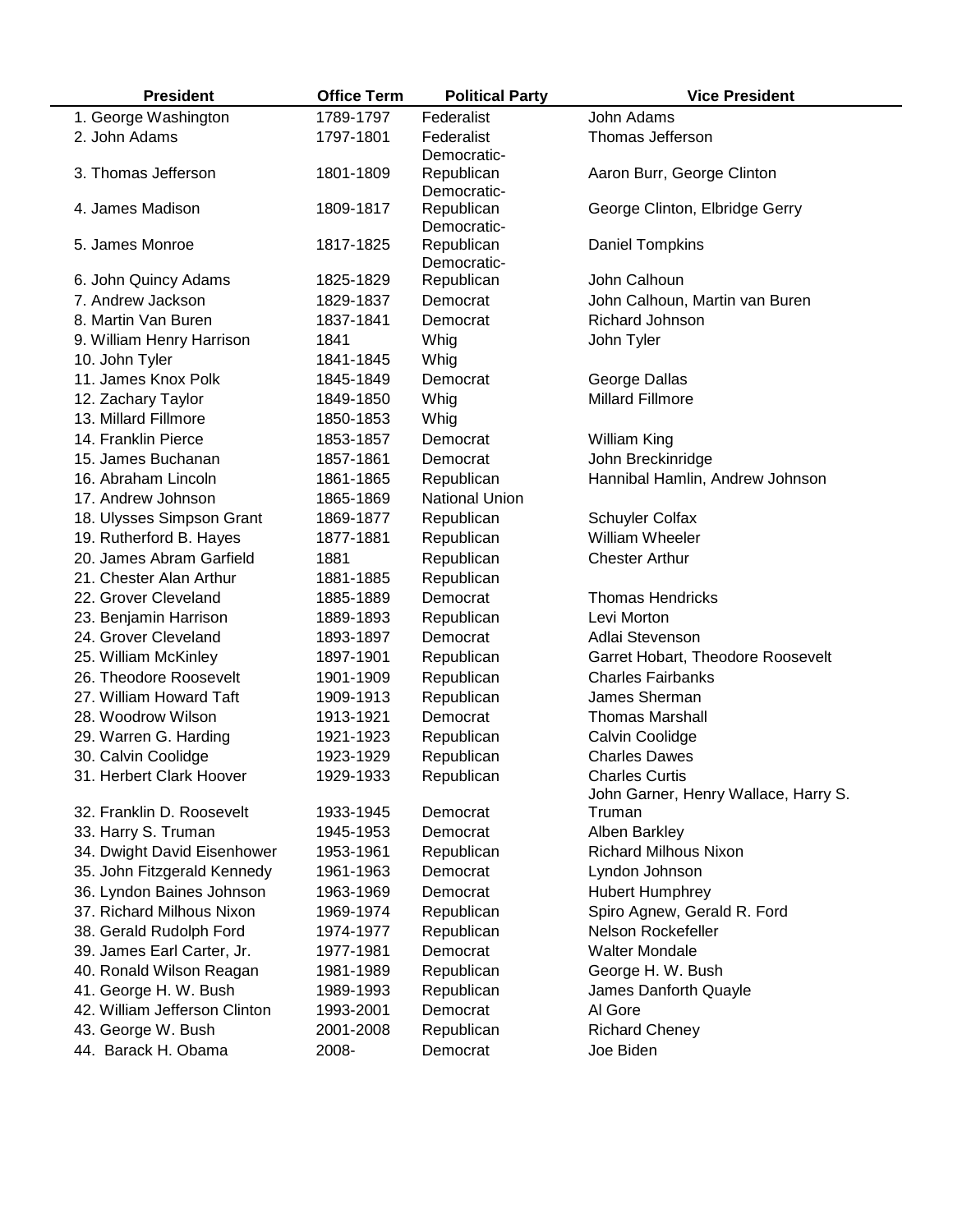## **U.S. President Scavenger Hunt**

1. Which President expanded the U.S to include Arizona and New Mexico in the *Gadsden Purchase*?

- 2. Name the President that served two non-consecutive terms.
- 3. Which President was the Vice President of George Washington?
- 4. Which President was the first to be born an American citizen?
- 5. Who used "I like Ike" as a campaign slogan?
- 6. Which President was the first to be impeached?
- 7. Name the President who was in charge of the Union army during the Civil War.
- 8. During this President's term, the White House burned down.
- 9. This President's grandfather also served as a President.
- 10. Which three Presidents were assassinated?
- 11. Name two Presidents who were also Vice Presidents.
- 12. Name the Presidents still living today.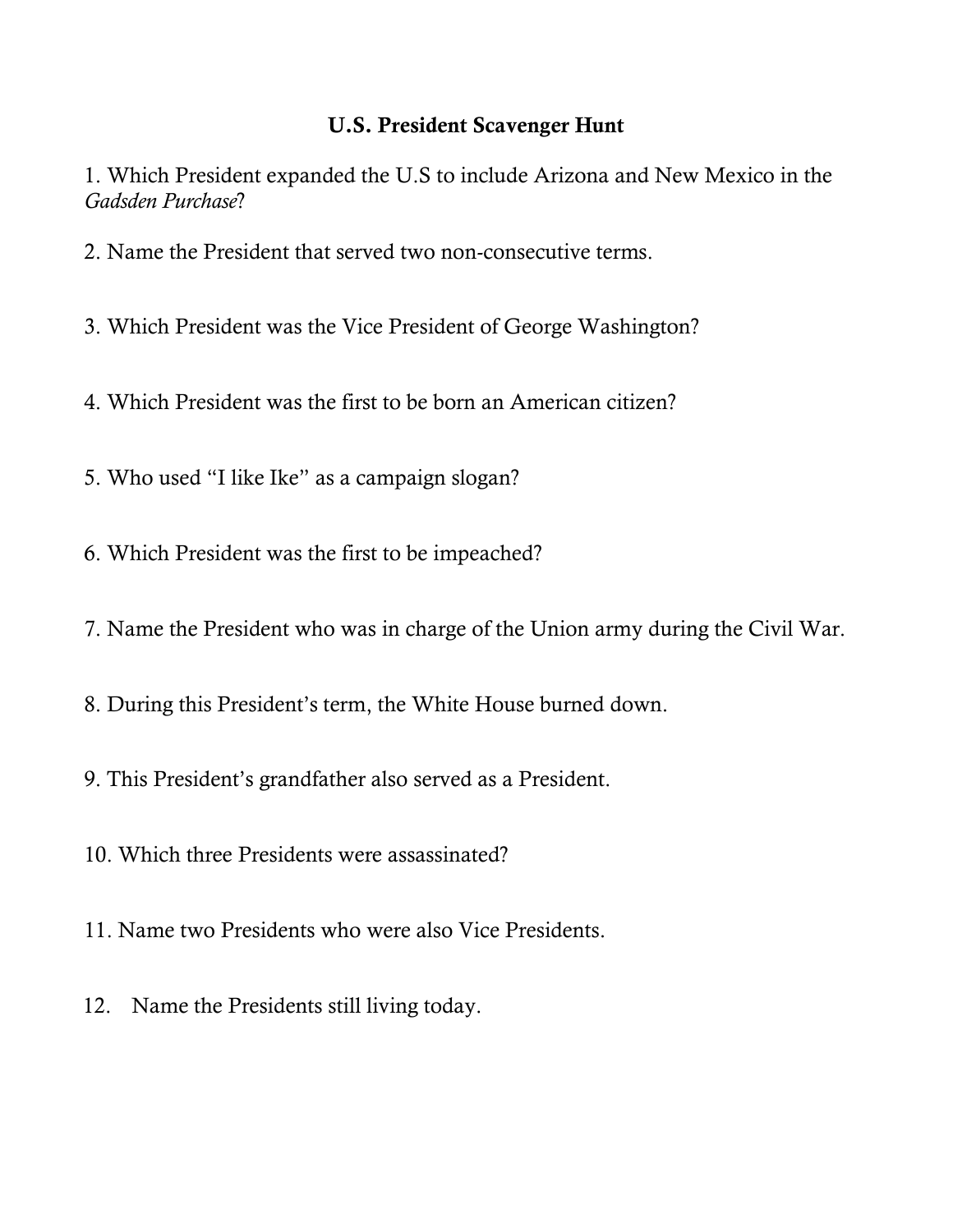

The Presidents of the United States Curriculum Guide

**Materials Needed:** Timeline Scroll

Presidents of the U.S. Card Set Reference book(s) on U.S. Presidents (The New Big Book of Presidents by Todd Davis & Mark Frey)

**Prerequisite(s):** Students should have good understanding of the concept of time and time notation. Ideally, students should be familiar with the BC/AD timeline presentation.

## **Presentation 1:**

1. Unroll the timeline scroll.

2. Separate the cards into 4 piles- President Portrait Cards, Biographical Sketch Cards, Term Cards, and the Time Division Cards.

3. Starting at the first long tick mark, place the red Time Division card, 1770, and continue placing cards alternately above and below the timeline at each consecutive long tick mark ending with the Time Division card, 2000.

4. Using reference material (book, internet, enclosed chart, etc.), place the Presidential Portrait Cards and corresponding Term Cards on the timeline in order. Use the smaller tick marks to approximate where the Term Cards should be located. Please note: It is useful to alternate below and or above the horizontal line so as to provide enough room for all of the President cards.

5. After completing all U.S. Presidents, gather cards, roll up the scroll, and return to the shelf.

## **Presentation 2:**

1. Repeat steps 1 through 4 of Presentation 1.

2. Have students choose a Biographical Sketch Card, read it, and place with the correct Presidential Portrait Card.